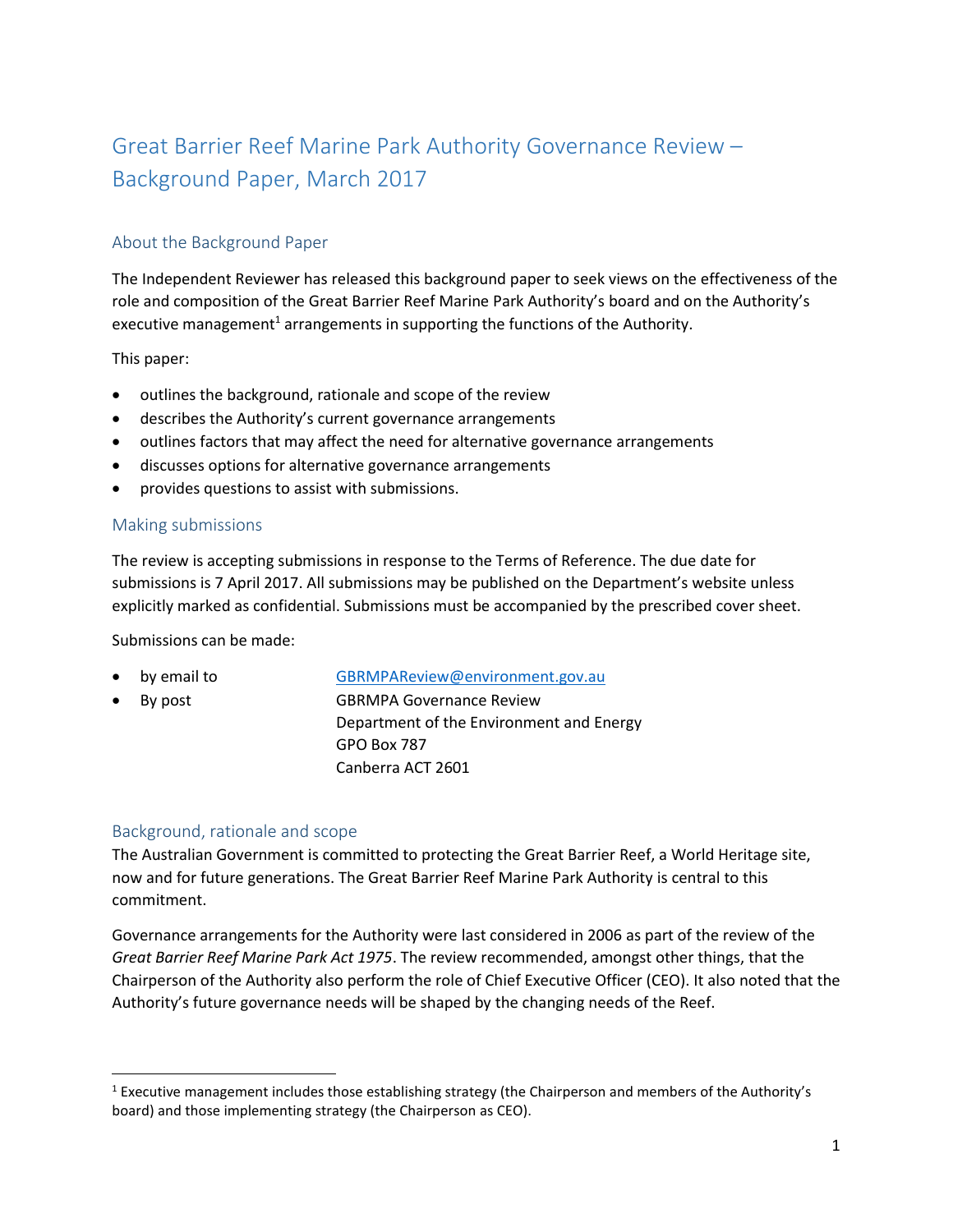Dr Russell Reichelt, the current Chairperson and CEO, has decided to conclude his tenure at the end of his current five year term in October 2017. The Government has decided to use his departure as an opportunity to review the Authority's governance arrangements. The Government is committed to ensuring that the institutions in place to support the health and resilience of the Reef are strong and fit for purpose.

In line with the Terms of Reference (Attachment A) the review will consider how effective the Authority's current governance arrangements are in supporting it to fulfil its functions as outlined in the *Great Barrier Reef Marine Park Act 1975*. Specifically, it will seek to determine whether the scope of responsibilities and functions vested in the Chairperson and other members of the board are optimal given the needs of the Reef and the evolving landscape of institutions and programs in place to address those needs.

## Current governance arrangements of the Authority

The Great Barrier Reef Marine Park Authority is established by the *Great Barrier Reef Marine Park Act 1975*. The functions and powers of the Authority are set out in the Act and include:

- advising and making recommendations to the Minster for the Environment and Energy in relation to the care and development of the Marine Park, including the areas that should be declared to be part of the Park;
- developing zoning plans and plans of management;
- managing the Marine Park cooperatively with the Queensland Government. This includes performing permitting and approval functions and enforcing the Act and supporting legislation;
- carrying out and arranging research relevant to the Marine Park; and
- providing or arranging for the provision of education, advisory and informational services relating to the Marine Park.

For practical purposes reference to 'the Authority' when discussing the Great Barrier Reef Marine Park Authority is generally taken to include the Chairperson/CEO, the board and staff of the organisation. The *Great Barrier Reef Marine Park Act 1975* however defines the Authority more narrowly, as the Chairperson and between two and four other members, often referred to informally as 'the board'. The Chairperson is, for the purposes of the *Public Governance, Performance and Accountability Act 2013,* the 'accountable authority' for the Authority, meaning that the Chair is generally responsible for, and has control over, the day to day operations of the Authority and its staff.

All members of the board must possess qualifications or experience relevant to the functions of the Authority. Additionally, one member must be Indigenous with knowledge of Indigenous issues in the marine park, one other must have knowledge of or experience in the tourism industry, and one must be nominated by the Queensland Government.

The role of the Authority members (or board) is to ensure the efficient and effective performance of the functions set out in the *Great Barrier Reef Marine Park Act 1975.* In fulfilling this role the board must act consistently with the Government's expectations in regard to performance, objectives, values and broader Government policies. These expectations may be communicated by the Minster either through formal Statements of Expectations or through general directions issued in accordance with the Act. The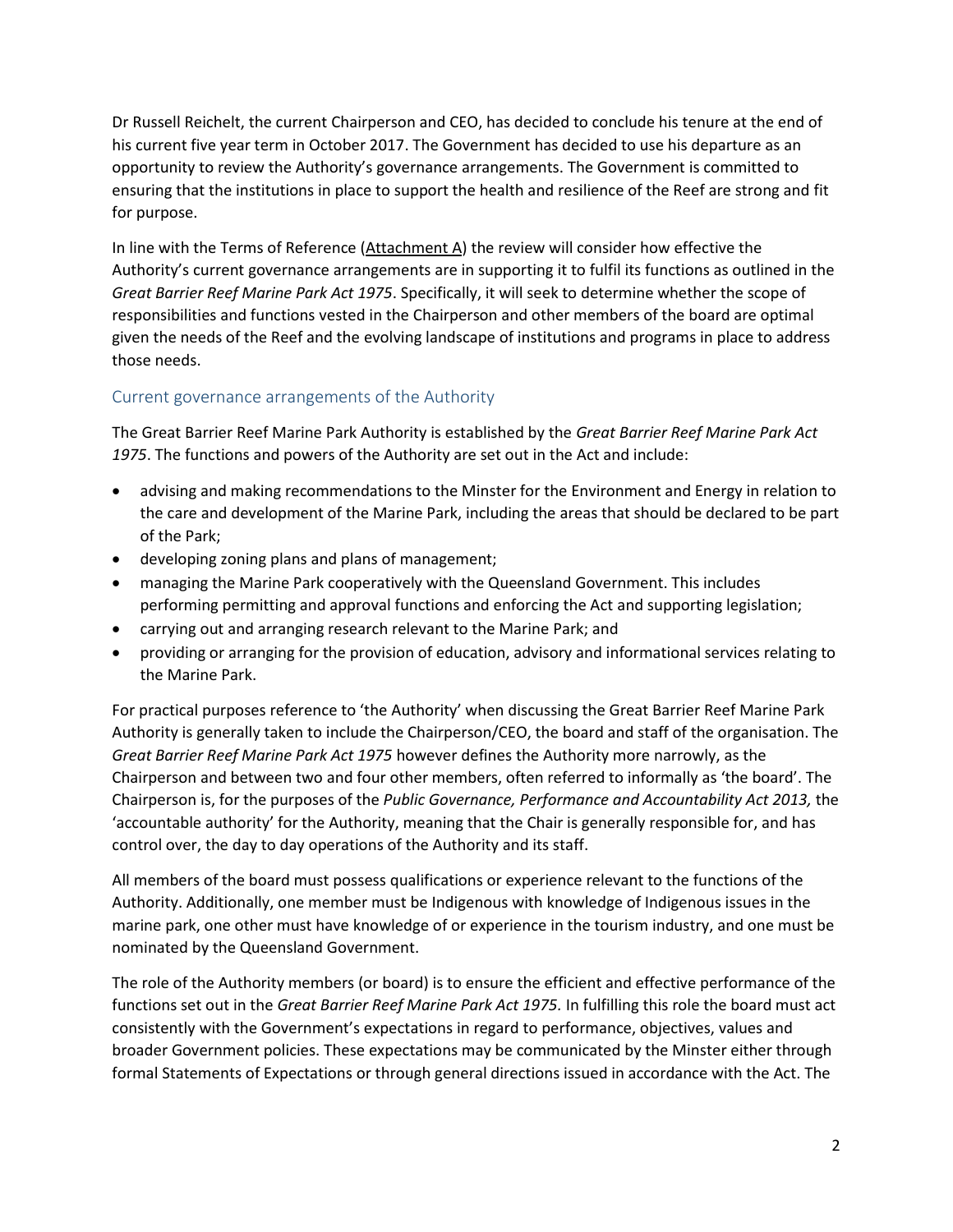powers of the Authority are performed collectively, meaning that decisions require the support of a majority of members with the Chairperson having a casting vote where necessary.

The Authority is supported in its role by staff employed under the *Public Service Act 1999*. In 2015-16, the Authority employed 208 staff. This includes three Senior Executive Service Band 1 officers and an Executive Level 2 Chief Operating Officer. For the purposes of the *Public Service Act 1999* the staff of the Authority, together with the Chairperson, constitute a 'statutory agency' of which the Chairperson is the head, or CEO. The Chairperson is not subject to direction by the other members of the Authority for responsibilities relating to the management of the agency.

## Governance in the public sector

Effective governance is essential to the performance of public sector entities. Governance arrangements need to enable and support entities to achieve the best results for the Australian community, in line with their legislative and policy mandates. At the same time they must allow for the entity to deliver on its responsibilities in an efficient, effective and sustainable manner (ANAO, 2014).

The governance of Australian Government entities is shaped by various legislative and policy arrangements which regulate their management, resource use and accountability and specify their functions. In addition to entity-specific legislation, the *Public Governance, Performance and Accountability Act 2013* encapsulates core elements of contemporary governance with its focus on performance, accountability, engaging with risk and collaborating effectively in pursuit of outcomes. It provides two broad governance structures for public sector entities. A key difference between the two concerns executive-level accountability (ANAO, 2014).

- In one group of entities, the emphasis is on accountability residing with the Head of the agency or chief executive. This approach is sometimes referred to as 'executive management'. It is characterised by limited demarcation between those establishing strategy and those implementing it (Commonwealth of Australia, 2006). The Great Barrier Reef Marine Park Authority is currently established in this way.
- In the other group of entities, a board of directors (or similar) generally governs the entity. Boards have wide ranging powers, which can extend to the appointment and removal of the chief executive, setting strategic direction, supervising management, defining the values and culture of the entity, managing and overseeing risk issues, monitoring the performance of the entity and holding management accountable for its performance.

The appropriate governance structure for particular public sector entities depends upon a range of factors including the functions specified in their enabling legislation and the degree of independence from government required to perform those functions. As a general rule, the more independent of government a public sector organisation is, the greater the need for clear and effective governance arrangements to ensure it is discharging its delegation appropriately.

## Factors which may affect the need for change

The governance framework of the Authority was last substantially reviewed as part of the broader review of the *Great Barrier Reef Marine Park Act 1975* in 2006. That review recommended, based upon the challenges and circumstances facing the Reef, that the executive management governance model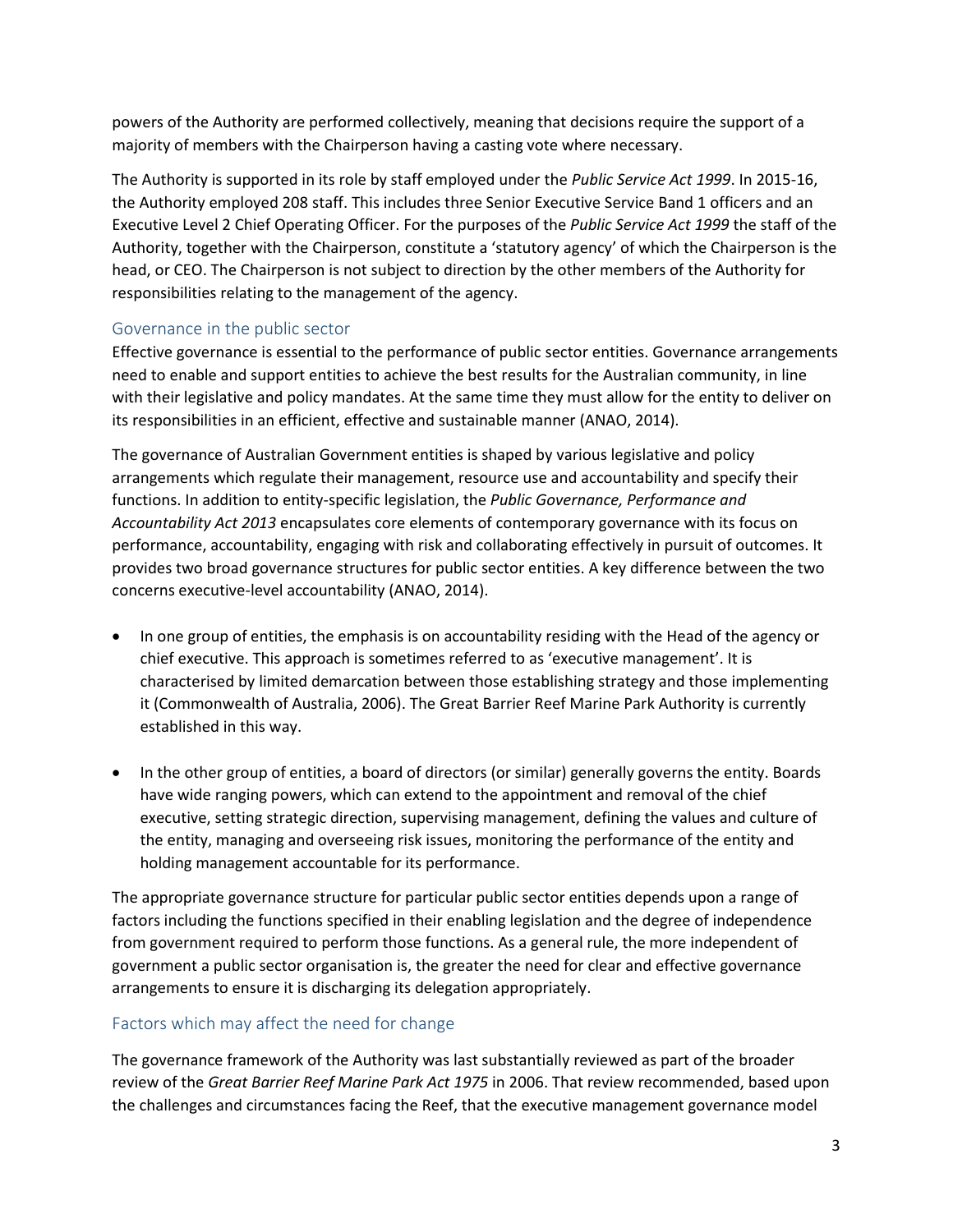outlined above was most appropriate. In reviewing the governance arrangements for the Authority it is important to consider whether changes since 2006 warrant alternative arrangements for the future.

Areas of change with possible implications for governance of the Authority include:

- the breadth of threats and challenges to the Reef and understanding of its values;
- investment in programs by Commonwealth, state and local governments aimed at ensuring the health and resilience of the reef;
- the range of institutions with a role or interest in the Reef;
- changes to legislation relevant to management of the Reef; and
- plans and policies introduced or in place for management of the Reef.

Also relevant to governance of the Authority is the scale of the activities it undertakes and the structures in place through its Senior Executive Service management. These impact the scale of the management task associated with the role of the Chairperson who also acts as Chief Executive Officer.

It is appropriate to consider how changes in the landscape in which the Authority operates affect the operations of the Authority board and Chairperson/CEO. In particular, the review will consider whether the changes that have occurred since 2006 have created a need for additional capacity that cannot be provided by the current executive chair and board arrangements.

## Options for change

As set out above, the *Public Governance, Performance and Accountability Act 2013* provides two broad governance structures for public sector entities. Options for future governance of the Authority can therefore be described under either the 'executive management' or 'governing board' model.

#### *Executive Management Options*

Maintain the current arrangements

Under this option the Chairperson would remain the accountable authority and retain all responsibilities as agency Head. The Authority would continue to be comprised of the Chair and between two and four other members and the expertise required of members would be as currently specified in the *Great Barrier Reef Marine Park Act 1975.* This option would be the least disruptive to the operations of the Authority. It does not require any amendment to the Act.

Supplement the Authority's board

Under this option the Chairperson would remain the accountable authority and agency Head. Membership of the Authority would be expanded to include additional members. This option would provide additional capacity to the Authority's board to provide strategic direction and support to the Chairperson through additional expertise in relevant areas. It would require an amendment to the *Great Barrier Reef Marine Park Act 1975* to specify the new composition of the Authority and the skills and background required of members.

• Senior Executive Chief Operating Officer to support the Authority's board

Under this option the Chairperson would remain the accountable authority and agency Head, but would delegate certain duties relating to management of the agency to a Senior Executive Chief Operating Officer (COO). This option would provide the Chairperson with additional executive management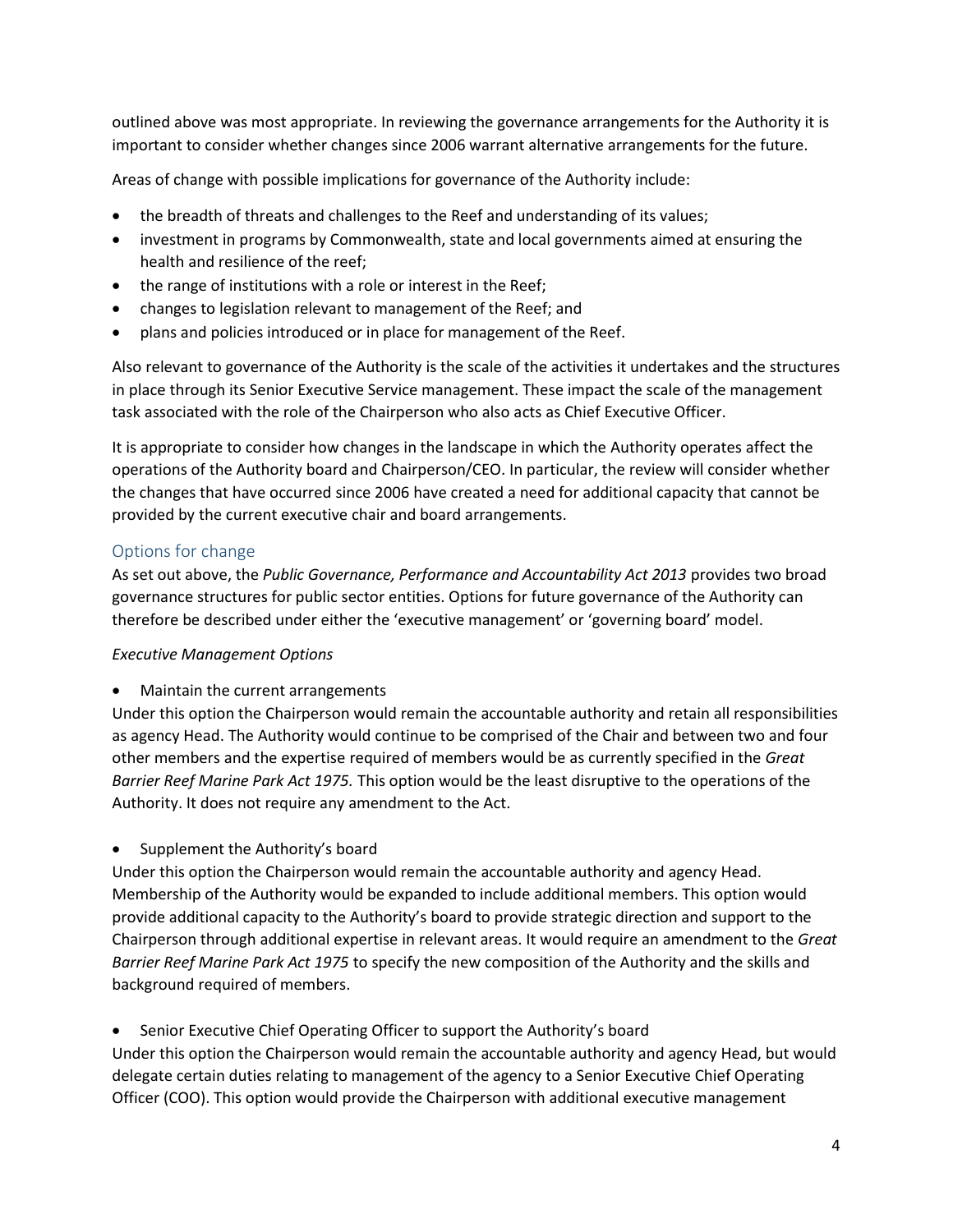support and allow greater capacity to focus on strategy and direction. It would not require amendment to the Act but would require the delegation of relevant functions from the Chairperson to the new COO.

## Supplement Senior Executive Service management support

Under this option the Chairperson would remain the accountable authority and retain all responsibilities as agency Head. Senior Executive Service management capacity within the agency would be supplemented in line with the identified needs of the agency. The Authority would continue to be comprised of the Chair and between two and four other members and the expertise required of members would be as currently specified in the Great Barrier Reef Marine Park Act 1975. It would not require any amendment to the Act but would have resource implications.

## *Governing Board Option*

Establish a governing board and separate the Chief Executive Officer

Under this option a newly established governing board would become the accountable authority under the *Public Governance, Performance and Accountability Act 2013*. The board would continue to be responsible for the functions set out in the *Great Barrier Reef Marine Park Act 1975* in line with any general direction provided by the Minister. A Chief Executive Officer position (without membership of the board) would also be established as the agency Head. The Chief Executive Officer would report to the board and assume responsibility for day-to-day management of the agency. This option would provide the agency with significant additional strategic and management capacity and would require amendments to the Act for its operation*.* 

# Questions

The questions presented below can be considered as a starting point in preparing your submission.

- What are the major issues facing the Reef and how are they impacting on governance of the Authority?
- What, if any, issues do you perceive with the operation of the current governance arrangements of the Authority?
- What future challenges do you consider likely to impact on effective governance of the Authority?
- What arrangements would most effectively support the governance and operation of the Authority? Why?

# References

Australian National Audit Office 2014, *Public Sector Governance Strengthening Performance through Good Governance Better Practice Guide*

Commonwealth of Australia 2006, *Review of the Great Barrier Reef Marine Park Act 1975 Review Panel Report*

Commonwealth of Australia 2003, *Review of the Corporate Governance of Statutory Authorities and Office Holders*